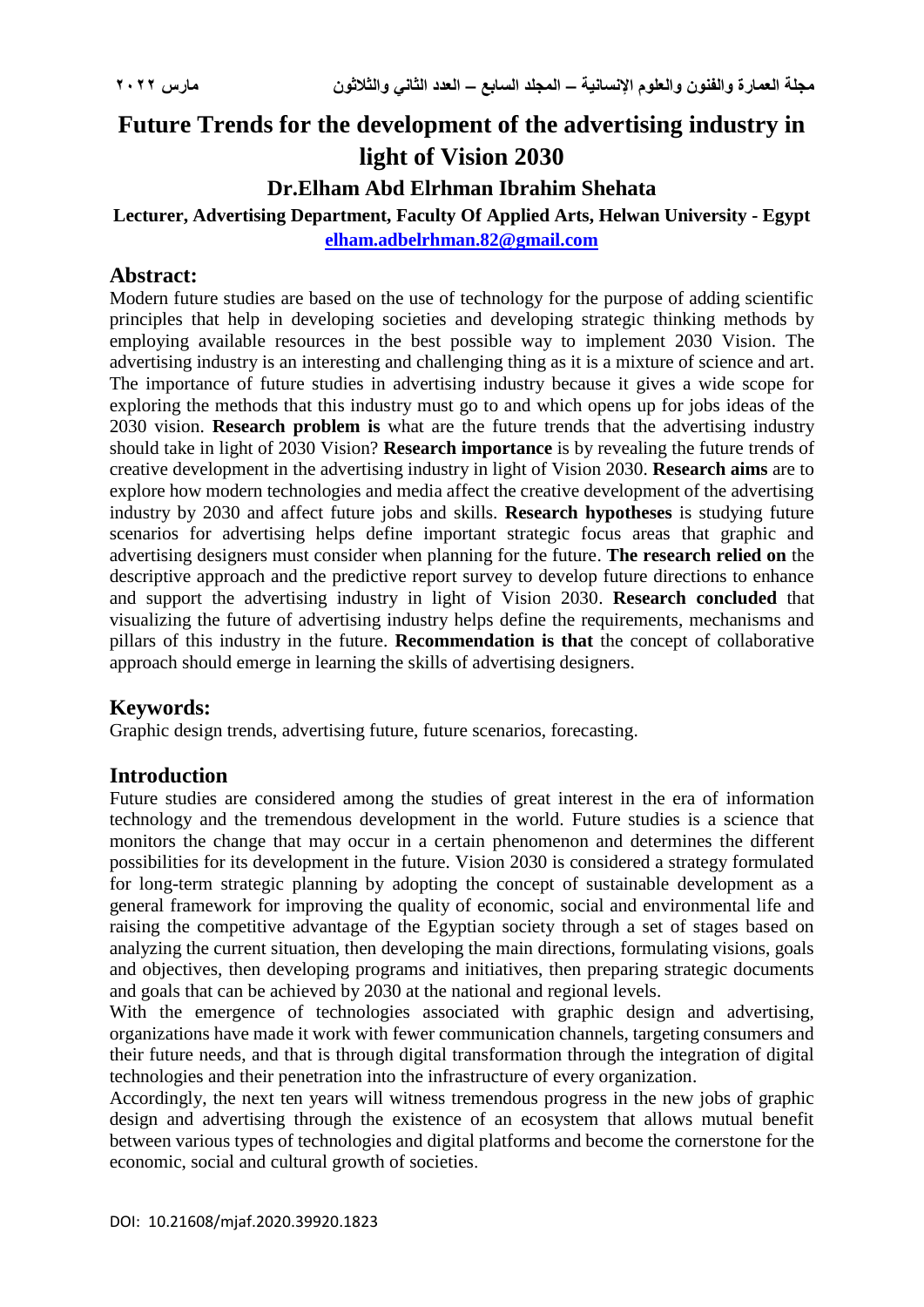Therefore, we must rethink the nature of the jobs that the future requires and are related to advertising design, especially since this field is related to all other areas of life, and through the above, the idea of the research came in an attempt to study future expectations and scenarios for advertising design in light of 2030 Vision.

## **Terminology**

### **Advertising industry**

advertising industry in research are the trends that affect creative devolpmnent and thought to advertising design today and in the future, which help in transformation of a better and more comprehensive approach to the industry in a way that simultaneously enhances science and art and creates a more efficient model for advertising in light of the implementation of 2030 Vision.

#### **Statement of the Problem**

The research seeks to answer the question: What are the future trends that the advertising industry should take in light of Vision 2030?

#### **Importance of the Research**

Revealing the future trends of creative development in the advertising industry in light of Vision 2030.

#### **Research Objective**

Explore how modern technologies and media affect the creative development of the advertising industry by 2030 and their impact on the future jobs and skills of this industry.

#### **Hypotheses of the Research**

The research assumes that the study of future scenarios for the advertising industry helps to identify important strategic areas of focus that advertising designers must take into account when planning for the future.

#### **Research limits**

**Objective limits:** The theoretical study focuses on the concept and importance of the scientific study of the future and the possibility of using it in building expectations for the trends of graphic design and advertising during the next ten years and in light of the implementation of the transformation programs of Vision 2030 in the Arab Republic of Egypt.

**Geographical limits:** The research focuses on the predictions and the expected and future trends of graphic design and advertising locally.

#### **Research Methodology**

The research is based on the descriptive approach by surveying predictive reports in the field of graphic design and advertising to reach a future perception of this industry in light of the implementation of Vision 2030 by collecting data and information and analyzing it to extract its significance, to reach results for its effectiveness in building future trends for the creative development of the advertising industry during the next ten years.

#### **Research axes**

#### **The first axis: future studies:**

This axis dealt with the concept, importance and dimensions of future studies, by clarifying methods of classification of future studies and trends that shape the general form of the future, and future predictions and related concepts.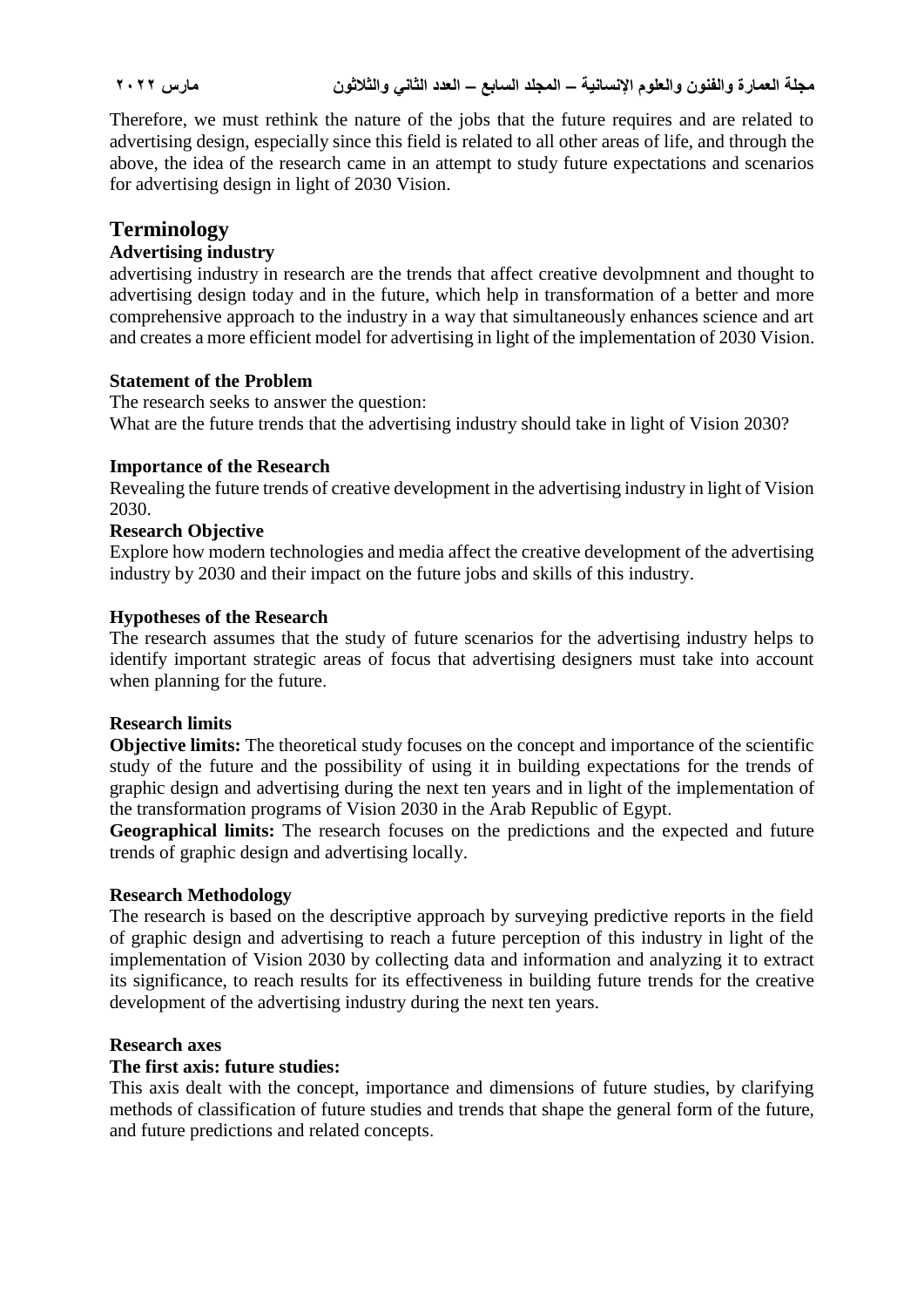#### **The second axis: features of the vision 2030 of the Arab Republic of Egypt**

This axis deals with the most important features of Vision 2030 and the concepts that the vision envisages, with an explanation of the most important features of Vision 2030 associated with the advertising industry.

#### **The third axis: the future of the advertising industry**

This axis dealt with the most important trends of modern digital technology and their impact on social and economic life, and addressed the future predictions of the advertising industry, and an equation was formulated to understand the nature of the future of advertising, which is as follows:

The future of advertising = Requirements related to the major (Solutions that must be developed to create the necessary knowledge to face future challenges) + Areas of future knowledge and technology (Skills that advertising designers must possess).

#### **The researcher concluded that a definition of future advertising design can be formulated: it is a design that is capable of discovering and solving problems and crystallizing the possible and available needs to contribute to the sustainable economic development of all fields by relying on information management and the use of modern technologies to achieve effective visual communication.**

The most important predictions that will face future advertising design are covered (revolution Artificial intelligence (AI) & robotics - 3D Printing - Wireless Sensors Networks - Virtual, Augmented Reality and mixed reality - Data Monetization - Remote work rises - Do-It-Yourself (DIY) - Flat design - Responsive web design (RWD) - Mobile more vital)

Advertising design principles that will be reached by 2030, which are :(Design for consumer – Consistency – Efficiency - Simplicity Versus Clarity – royalism – Stimulus)

The skill requirements of future advertising designers are clarified, and the most important future terminology associated with advertising design is addressed (design fiction - sustainable design)

The researcher concluded this axis that there is an expectation that the current jobs related to graphic design and advertising design will have a decrease such as (art director– Creative Director– Brand Identity Designer– Layout Artist– Multimedia Designer– Web Designer– Graphic Designer. There is a group of jobs that will appear in the future over the next ten years

(Mood & Empathy Manger - Personal Brand Manager - 3D Designer - Advanced 3D Designer - Augmented Reality Designer - Avatar programmer - Real- time- 3D Designer

Given the nature of graphic design and advertising and their connections to other sciences such as marketing, psychology and sociology, graphic designers must be aware of the requirements that make them design the designs that will keep pace with the development in 2030.

#### **The fourth axis: Future directions to enhance the advertising industry in light of Vision 2030**

The importance of the current technological revolution lies in its impact on knowledge societies through its ability to produce a huge amount of new data, improve the transfer of information and knowledge, enhance its production, facilitate its innovation, reduce time and spatial barriers and ease access to information. The scenario will depend on quantity and quality. The scenario that we use here is a description of how the future of the advertising industry will be in the light of Vision 2030 in order to explore the possible and desirable potentials for the development of the advertising industry. The researcher developed suggested steps for a future scenario for the advertising industry, with the aim of:

 Keeping pace with technological development and responding to the official adoption of the direction towards the future in light of the implementation of Vision 2030.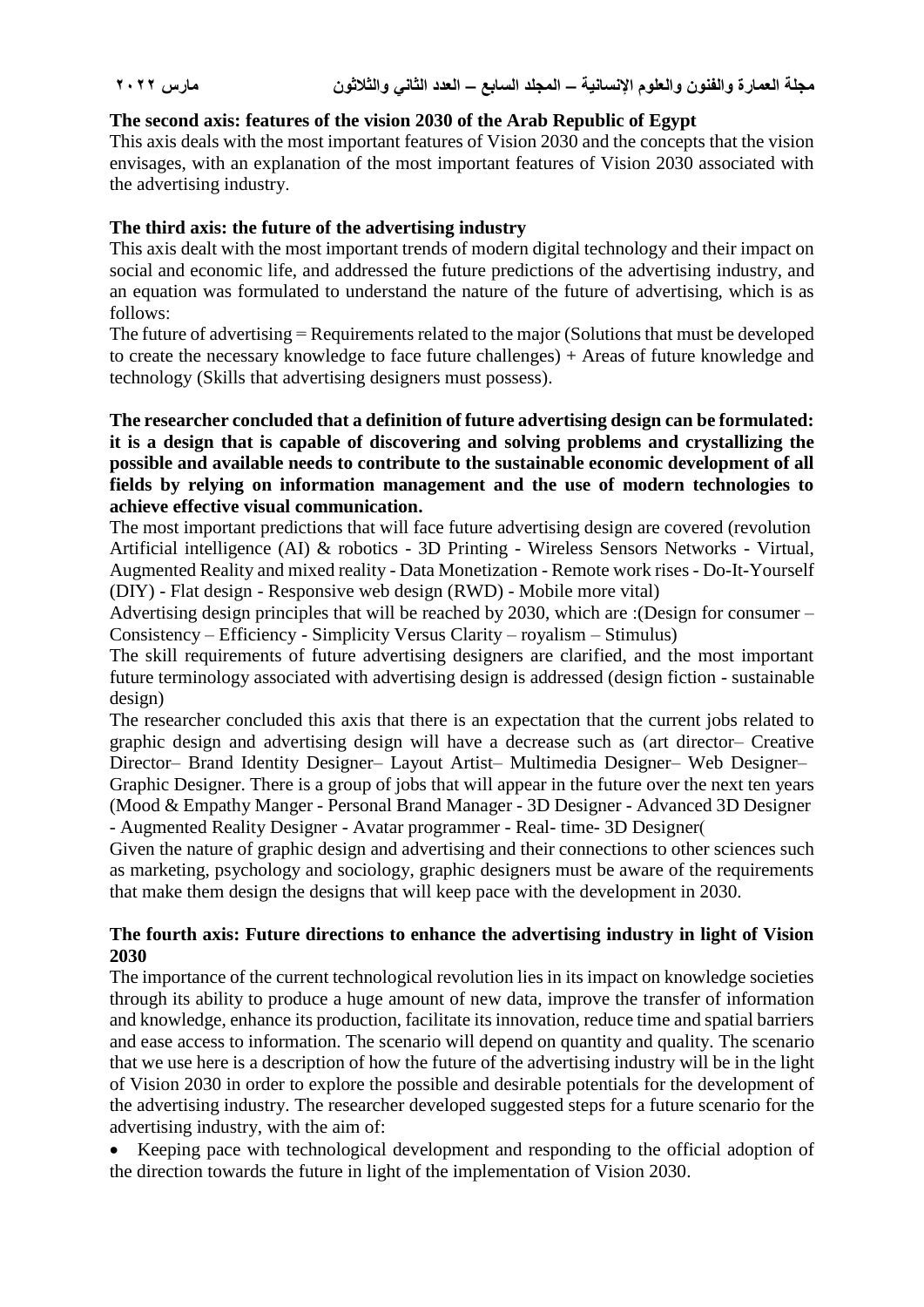Putting scientific steps to reveal the modern technologies affecting the graphic design industry in general and advertising design in particular.

 Helping teachers and professionals in the field of graphic design and advertising to explore the professional developments and skills necessary for their sustainability in the local and global market for this field.

 Scenario design helps develop strategies that will work in the various possible futures of the graphic design and advertising field.

These trends can be clarified by building steps to formulate a future scenario for the advertising industry that any educational or commercial institution working in this field can follow to bring about change and development to ensure its survival in the large competitive market for these areas. Figure (1)



**Figure (1) Suggested steps to formulate a future scenario for the advertising industry in light of Vision 2030**

## **Results**

The future of the advertising industry is a mirror that reflects the future of society. Therefore, the awareness of the extent of the interconnection between advertising and the study of the future makes it imperative to pay attention to the future of that industry. The professional and civil society realizes the need for intervention to improve life and address issues, problems and challenges, address the current reality and clear boundaries between existing disciplines in an economically sustainable manner.

By submitting the previous research to visualize the future of the advertising industry in light of the implementation of Vision 2030 and its most important foundations, pillars and future scenarios, the results of the research can be clarified through the following points

1. There is a lack of knowledge of research methods and methods in the future of the advertising industry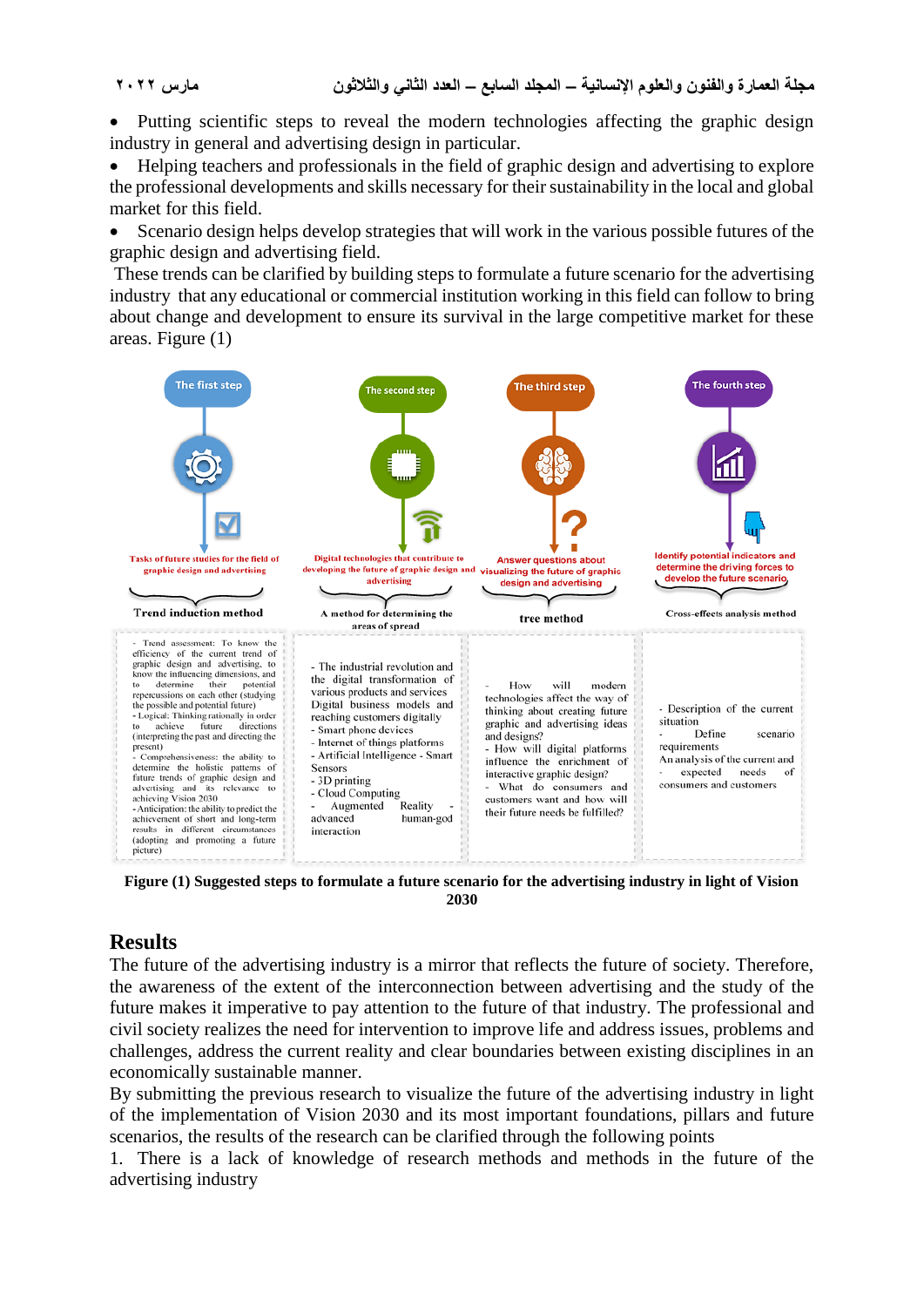2. The scarcity of Arabic indexes or bilographies for future studies related to design disciplines in general and graphic design and advertising in particular.

3. There is a gap between reality and hope in using future study methods in advertising design research.

4. Dependence on modern digital technologies helps in providing solutions to the problems facing modern society. The rapid emergence of digital platforms has a great impact on the wider future of graphic design and advertising processes.

5. The state of the advertising industry in the year 2020 is a state of prosperity and under scrutiny and a thirst for change, while the state of consumers is a state of total blindness from traditional advertisements and from this standpoint several patterns emerge and the shaping of the future of advertising begins.

6. Vision 2030 is the early warning system for commercial and academic institutions associated with the advertising industry to work on analyzing potential opportunities and challenges in order to push for any negative impacts expected in the future.

## **Recommendations**

1. Academic institutions should direct scientific research to study the features of the current reality of graphic design and advertising in relation to orientation towards the future.

2. The necessity of adopting academic institutions to develop courses based on artificial intelligence technologies and their applications in the field of graphic design and advertising to achieve the sustainable development goals of Vision 2030.

3. A graphic design learning model must be rebuilt that is general and advertising in particular depends on a multidisciplinary approach, with a revolution in the curriculum through inclusion and a shift to flexible learning (parallel path learning), specialization with inclusiveness, multidisciplinary and designer education, and enhancing technical skills.

4. The concept of the collaborative approach in learning the continuous skills of graphic and advertising designers should emerge by sensing the newer jobs and professions in this field by monitoring and identifying trends that have a long-term impact and are relevant to future scenarios.

5. A vision for the future of the advertising industry must be defined in the year 2030 by anticipating some bold predictions to re-equip products, offers and advertising designers in preparation for the future where those who make home buying decisions are the home appliances themselves and not the people who use them.

## **References:**

1**-** Khaled, Daila AbdElhamied Elsayed Fahmy. "Eatebarat Tahkeek Mafhoum EL tasmeem EL mostatam Fi Magal Eltasmeem Elsenaay" . Magalet AlEmara W AL Fenoun W AL Elom AL Insania . AL adad AL hady ashr (2018) . El gozea Al Awal . Al mogalt 3

2- Ben Pring , Evan Davis, Victoria Boland – "21 Marketing Jobs of The Future" A guide to getting and staying employed in marketing – for the next 10 years - Report from Center for the Future of Work "Cognizant's April 2019 - online: <https://www.cognizant.com/whitepapers/21-marketing-jobs-of-the-future-codex4428.pdf> Date of search: 20/10/2019

 $\mathcal{F}$ - Roma Singh, Yashvant Yadav – Perspective of Futurology and its implication in Education – Global Journal of Enterprise information system - vol 9 – issue 4 – October 2017 – online ISSN: 0975-1432 – [www.informaticsjournals.com/index.php/glets](http://www.informaticsjournals.com/index.php/glets) Date of search: 20/3/2020 4- "Global trends to 2030: Identities and biases in the digital age" – ESPAS (European Strategy Policy Analysis System) Ideas paper series – 2018 – online: [https://espas.secure.europarl.europa.eu/orbis/sites/default/files/generated/document/en/Ideas%](https://espas.secure.europarl.europa.eu/orbis/sites/default/files/generated/document/en/Ideas%20Paper%20Digital%20Identities%20ESPAS-EPSC_V08.pdf) [20Paper%20Digital%20Identities%20ESPAS-EPSC\\_V08.pdf](https://espas.secure.europarl.europa.eu/orbis/sites/default/files/generated/document/en/Ideas%20Paper%20Digital%20Identities%20ESPAS-EPSC_V08.pdf) - Date of search: 10/5/2020